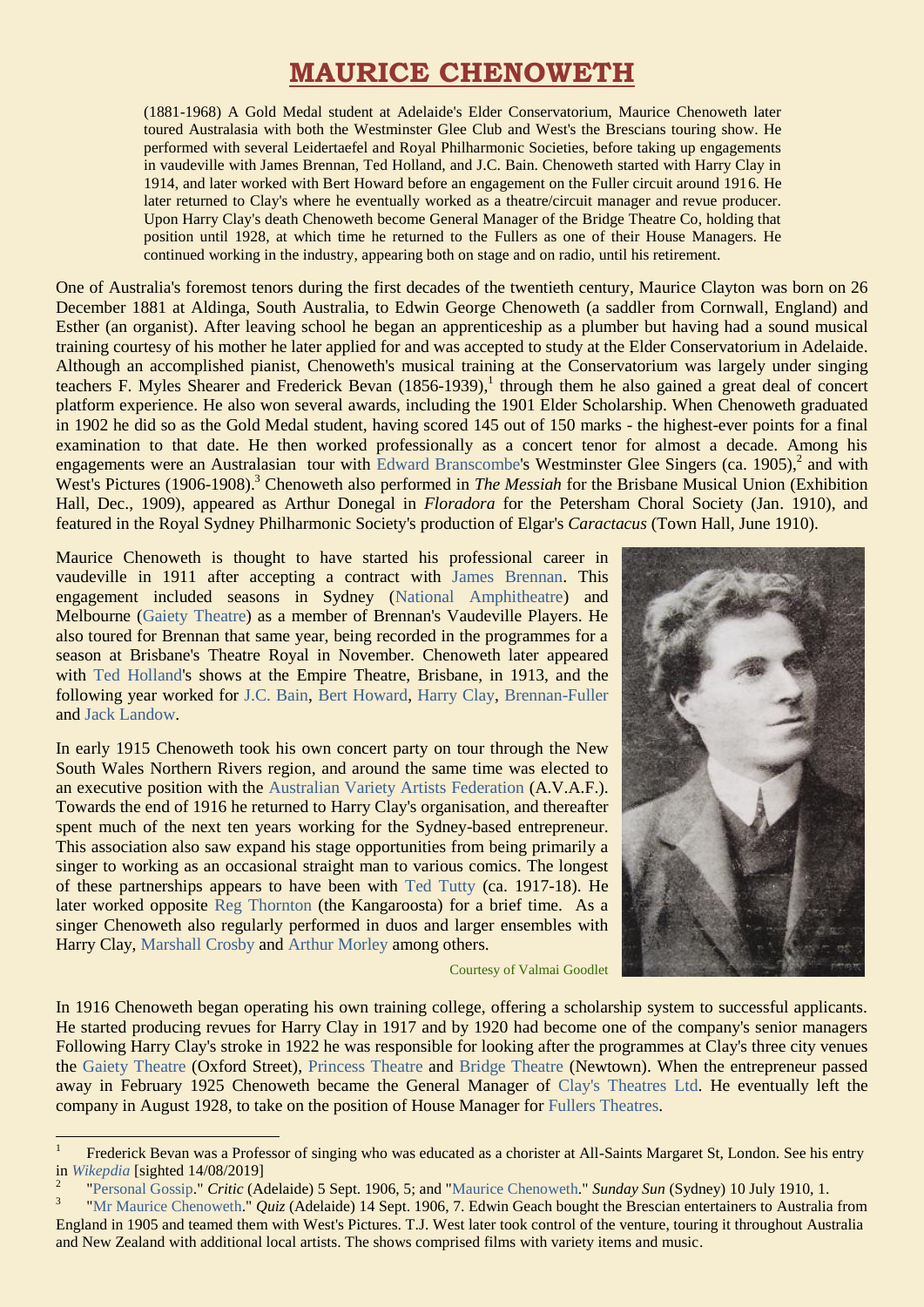Married to Florence Gertrude Quarrell, Maurice Chenoweth had two children Romney<sup>4</sup> and Valmai. He continued his involvement in theatre management well into the 1930s, and possibly the 1940s. His late-career activity also included both stage and radio appearances, with his latter involvement largely consisting of billing in variety shows. Chenoweth died aged 87 in Sydney in 1968.

Insights from both the *[Theatre Magazine](https://ozvta.com/industry-misc-2/2/)* and *[Australian Variety](https://ozvta.com/industry-misc-2/2/)* indicate that Maurice Chenoweth was extremely popular within the industry. He was certainly highly regarded by [Harry Clay,](https://ozvta.com/entrepreneurs-a-f/) who described him as an extremely versatile and tireless worker. He is known to have written several songs, including the popular "Papa's Troubles" (1917). As a singer he was undoubtedly among the best the country produced during his era, being especially noted for his clear articulation. Indeed he and Marshall Crosby were considered the best singers on the Clay circuit. As the straight man to Ted Tutty, he formed one of the more popular double acts to have performed for Clay's, leading to his reputation for versatility and adaptability. According to the *Theatre* he had, by December 1917 "developed into a particularly fine all-round vaudeville performer, [who] besides being always good for an enthusiastic recall for his well-delivered tenor songs [was also] at home on the stage in a multitude of other directions."<sup>5</sup> Chenoweth was also known to have consistently broken the company's box office records at each of the theatres he was responsible for.

### **SEE ALSO**

• **[Clay's Bridge Theatre Co Ltd](https://ozvta.com/organisations-a-l/)**

# **THEATRE ROYAL GRAND** AUGUST 14, at the OPENING SATURDAY. III LANFY **TWINS FELLOWS MAURICE** CHENOWETH **CAN** FORG**F** CAMPR Latest War Gazette and Comedy Pictures

## **ADDITIONAL ANNECDOTES AND QUOTATIONS**

- **1914: Perth:** Mr. Maurice Chenoweth, tenor and orchestral utility man with the Brescians, is a warbler of good tone and compass, his middle and upper notes being exceptionally fine. In the extreme lower register a bad break towards the crow-croak is noticeable. With further voice-culture this vocal flaw could be eliminated from what is otherwise a splendid voice ("The Busker." ["Greasepaint Patter, Burnt Cork Chronicles"](https://trove.nla.gov.au/newspaper/article/57571721) *Sunday Times* 6 Oct. 1907, 1).
- **1914:** Maurice Chenoweth caused quite an outburst in singing "The Death of Nelson" (*Australian Variety* 19 Aug. 1914, 10).
- **1914:** Maurice Chenoweth and Harry Clay were at their best in singing "Jack Crawford" and "Annie Laurie," and they went for their good work the best on the bill (*Australian Variety* 26 Aug. 1914, 6).
- **1917:** Maurice Chenoweth, who was down the south coast last week in conjunction with Ella Caspers concert company, created quite a sensation with his singing. The fair-haired one was in fine form, and the audience demanded song after song from him, till in the end he had to come forward and make a speech (*Australian Variety* 13 June 1917, 12).
- **1917:** Maurice Chenoweth figured as a composer at Harry Clay's Bridge Theatre last week. The opening number of the revue, "Papa's Troubles," was written by him, and if this is a sample of his work, more would like to be seen of it (*Australian Variety* 27 June 1917, 3).

**Theatre Royal, Hobart 1914** Source: State Library of Tasmania

 $\overline{4}$ Romney Chenoweth also pursued a career in theatre management, and is known to have worked for the Tivoli organisation for many years.

<sup>5</sup> *Theatre Magazine* (Sydney) Dec. 1917, 47.